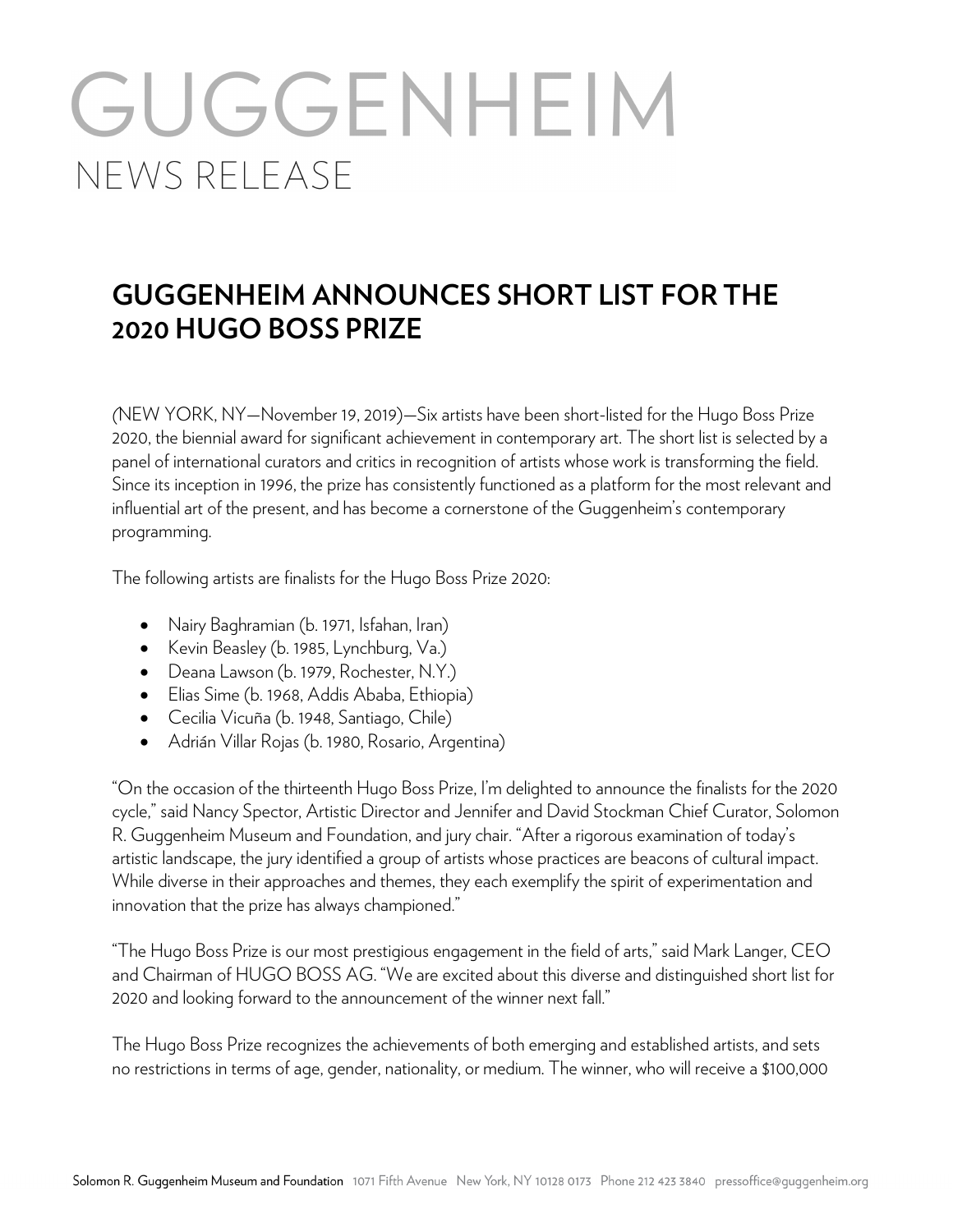honorarium, will be announced in the fall of 2020 and will present a solo exhibition at the Solomon R. Guggenheim Museum in spring 2021.

### HUGO BOSS PRIZE **2020 SHORT LIST**

Nairy Baghramian (b. 1971, Isfahan, Iran) lives and works in Berlin. In an oeuvre that probes the boundaries between the decorative, the utilitarian, and the art object, Baghramian has illuminated new possibilities for sculpture. The artist's disarming biomorphic forms, made with a range of materials including steel, silicon, resin, and leather, elicit various unexpected art-historical and sociopolitical references, reimagining the workings of the body, gender, and public and private space.

Baghramian's work has been presented in solo exhibitions such as *Privileged Points*, Mudam Luxembourg—Musée d'Art Moderne Grand-Duc Jean (2019), *Breathing Spell (Un respire)*, Palacio de Cristal del Retiro, Madrid (2018); *Déformation Professionnelle*, Museum der Moderne Salzburg, and Walker Art Center, Minneapolis (2017); S.M.A.K. Museum of Contemporary Art, Ghent (2016); *Nairy Baghramian: Scruff of the Neck (Supplements)*, Zurich Art Prize, Museum Haus Konstruktiv, Zurich (2016); *Hand Me Down*, Museo Tamayo, Mexico City (2015); *Fluffing the Pillows*, MIT List Visual Arts Center, Cambridge, Mass. (2013), and Kunsthalle Mannheim, Germany (2012); and *Class Reunion*, Contemporary Art Gallery, Vancouver (2012).

Kevin Beasley (b. 1985, Lynchburg, Va.) lives and works in New York. Working at the intersection of sculpture, installation, and performance, Beasley constructs revelatory formal and sonic experiences. In works that embed found objects in substances such as resin, foam, and tar, or incorporate unconventionally manipulated audio equipment, he amplifies the cultural resonances of his materials to excavate personal and shared histories of class, race, and institutional power.

Beasley has presented and performed in solo exhibitions such as *ASSEMBLY*, The Kitchen, New York (2019); *a view of a landscape*, Whitney Museum of American Art, New York (2018); *Kevin Beasley*, The Institute of Contemporary Art, Boston (2018); *Movement V: Ballroom*, CounterCurrent Festival, Cynthia Woods Mitchell Center for the Arts, Houston (2017); *Hammer Projects: Kevin Beasley*, Hammer Museum at Art + Practice, Los Angeles (2017); *Rubbings*, Kim? Contemporary Art Center, Riga, Latvia (2017); and *inHarlem: Kevin Beasley*, The Studio Museum in Harlem, New York (2016).

Deana Lawson (b. 1979, Rochester, N.Y.) lives and works in New York. Her large-format photographs channel vernacular, art-historical, and documentary traditions within the medium, in compositions that valorize black diasporic culture. Picturing individuals she encounters over the course of her everyday life within carefully staged domestic settings, Lawson choreographs every nuance of scenery, lighting, and pose to create tableaux that powerfully evoke the agency of her subjects.

Lawson's work has been presented in solo exhibitions including *Deana Lawson*, Huis Marseille, Museum voor Fotografie, Amsterdam (2019); *Deana Lawson: Planes*, The Underground Museum, Los Angeles (2018); *Deana Lawson*, Carnegie Museum of Art, Pittsburgh (2018); *Deana Lawson*, Contemporary Art Museum St. Louis (2017); *Deana Lawson*, The Art Institute of Chicago (2015); and *Corporeal*, Light Work, Syracuse, N.Y. (2009).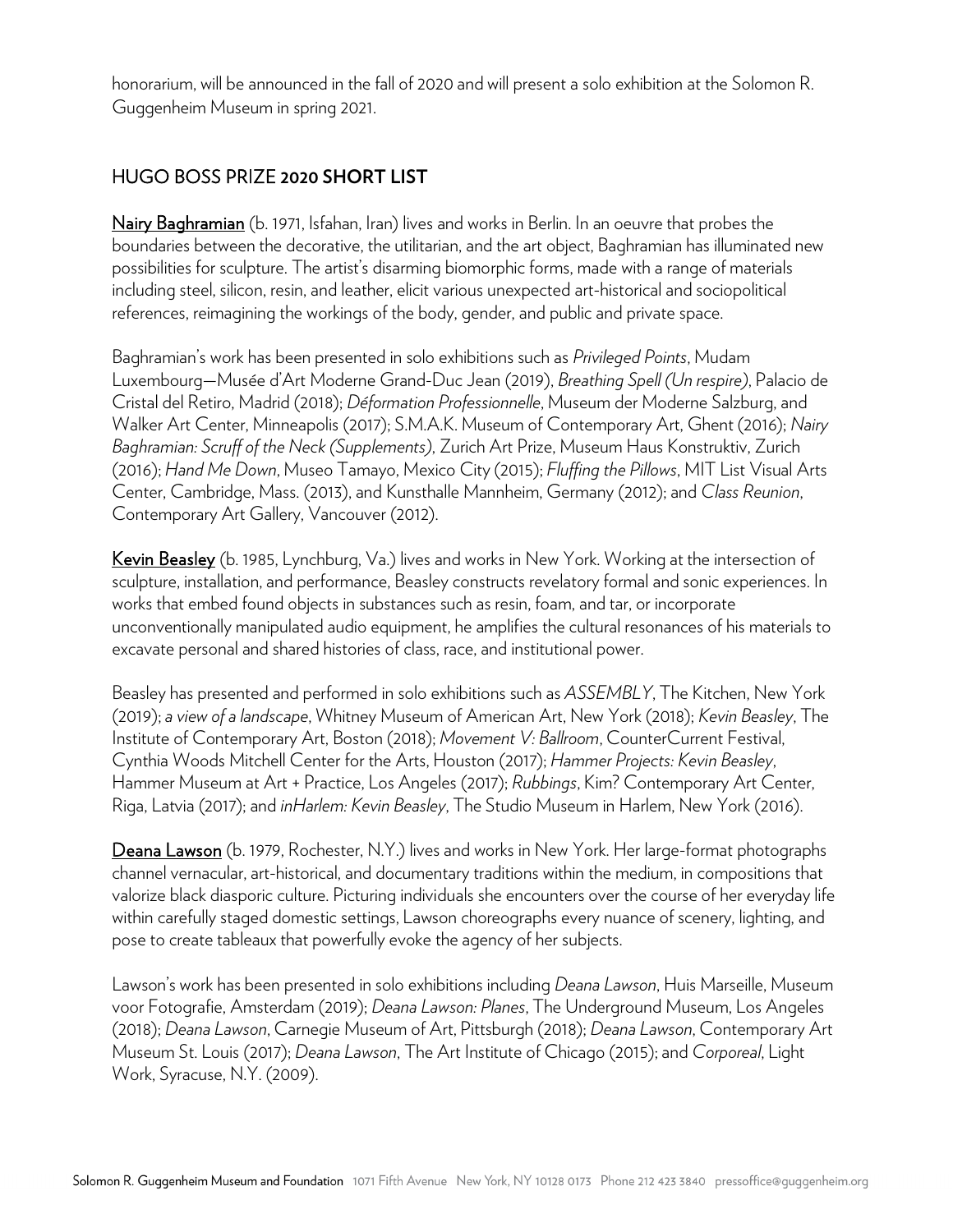Elias Sime (b. 1968, Addis Ababa, Ethiopia) lives and works in Addis Ababa. Forged from salvaged ewaste, organic matter, and objects sourced from local markets, the artist's absorbing collages and assemblages explore the relationship between society, nature, and technology. Sime's repurposing of materials aligns with his long-standing practice of community engagement, in which he asserts the potential for human connection and ecological renewal.

Sime's work has been presented in solo exhibitions such as *Elias Sime: Tightrope*, Wellin Museum of Art, Clinton, N.Y. (2019); *Elias Sime*, Zoma Museum, Addis Ababa (2019); *Tightrope*, GRIMM, Amsterdam (2018), and British Council, Goethe Institute, Italian Cultural Institute and Alliance Éthio-Française, Addis Ababa (2013); *Eye of the Needle, Eye of the Heart*, North Dakota Museum of Art, Grand Forks (2012), and Santa Monica Museum of Art, Calif. (2009); and *What Is Love?*, Alliance Éthio-Française, Addis Ababa (2008).

Cecilia Vicuña (b. 1948, Santiago, Chile) lives and works in New York and Santiago. Vicuña's multivalent practice as an artist, poet, filmmaker, and activist spans five decades. Weaving together form, language, and ritual, her diverse body of what she terms *arte precario* ("precarious art") elucidates obscured histories in Latin American culture as well as her personal experiences of displacement, tracing a return to the body and the earth, and to indigenous ways of being.

Vicuña has been featured in solo exhibitions such as *Cecilia Vicuña*: *Seehearing the Enlightened Failure*, Witte de With Center for Contemporary Art, Rotterdam (2019); *Cecilia Vicuña: Lo Precario | The Precarious*, Wexner Center for the Arts, Columbus, Ohio (2019); *Cecilia Vicuña*: *About to Happen*, Henry Art Gallery, Seattle (2019), Institute of Contemporary Art, Philadelphia (2019), Berkeley Art Museum and Pacific Film Archive (2018), and Contemporary Arts Center, New Orleans (2017); *Quipu desaparecido*, Museum of Fine Arts, Boston (2018), and Brooklyn Museum, New York (2018); *Artists for Democracy: El Archivo de Cecilia Vicuña*, Museo de la Memoria y los Derechos Humanos, Santiago (2014), and Museo Nacional de Bellas Artes, Santiago (2014); *Les Immémoriales*, 46 nord 6 est—Frac Lorraine, Metz, France (2013); *Water Writing: Anthological Exhibition, 1966–2009*, Institute for Women and Art, Rutgers University, New Brunswick, N.J. (2009); *DIS SOLVING: Threads of Water and Light*, The Drawing Center, New York (2002); and *Thread Mansion*, Boulder Museum of Contemporary Art, Colo. (2002).

Adrián Villar Rojas (b. 1980, Rosario, Argentina) lives and works in Rosario and New York. The artist's densely imagined, context-specific installations and environments negotiate new paradigms for the institutional presentation of works of art. Constructed from organic and synthetic substances that evolve or decay over the course of their exhibition, Rojas's entropic forms summon a mutable world untethered from humanity's past, present, and future.

Rojas has presented solo exhibitions including *Sometimes you wonder, in an interconnected universe, who is dreaming who?*, Tank Shanghai (2019); *The Theater of Disappearance*, The Geffen Contemporary at MOCA, Los Angeles (2017), The Metropolitan Museum of Art, New York (2017), Kunsthaus Bregenz, Austria (2017), and NEON Foundation, Athens (2017); *Fantasma,* Moderna Museet, Stockholm (2015); *Rinascimento*, Fondazione Sandretto Re Rebaudengo, Turin, Italy (2015); *Today We Reboot the Planet*, Serpentine Gallery, London (2013); *Films Before Revolution*, Museum Haus Konstruktiv, Zurich (2013);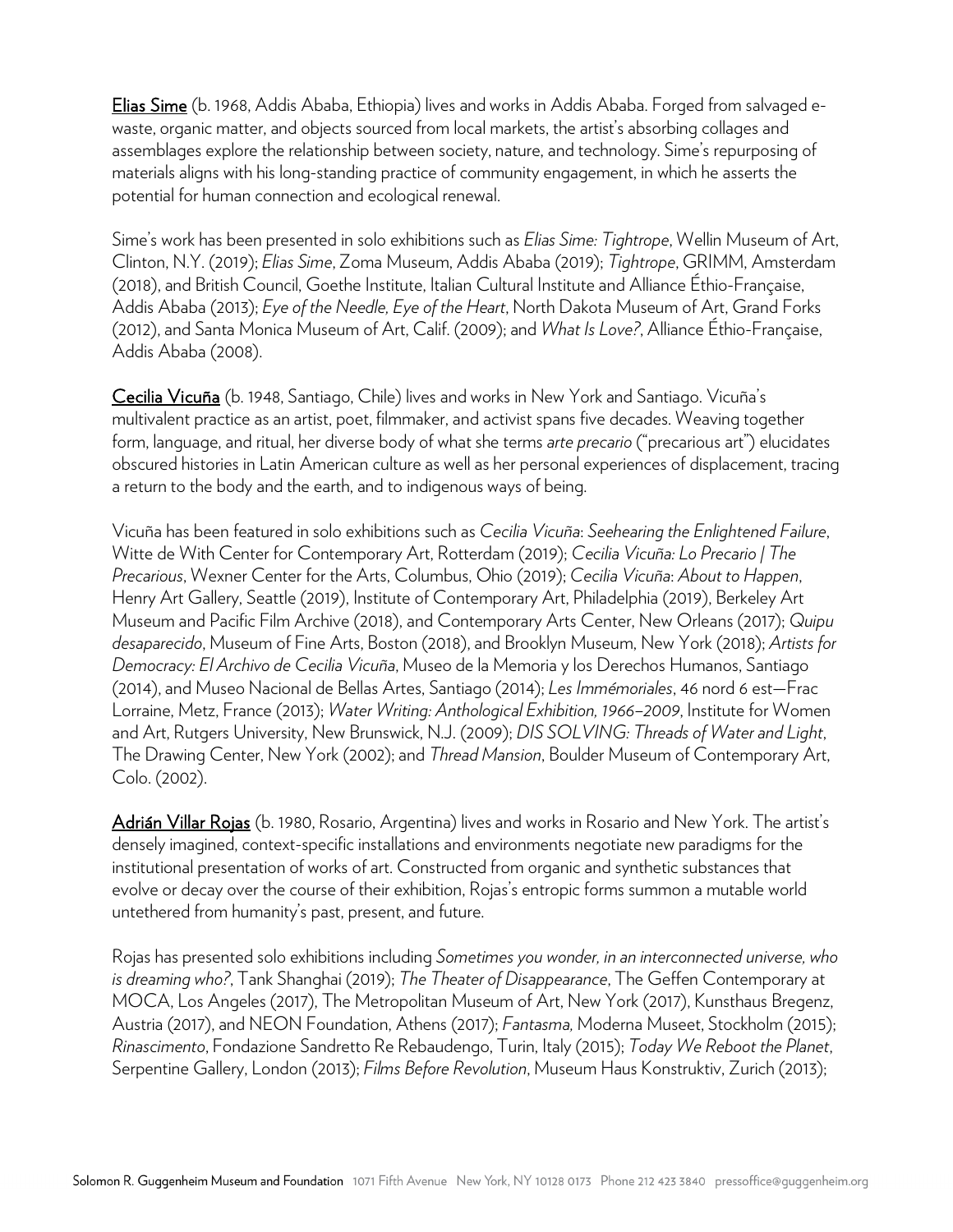*Before My Birth*, Arts Brookfield with the New Museum, New York (2012); and *Poems for Earthlings*, SAM ART Projects, Musée du Louvre, Paris (2011).

### **HUGO BOSS PRIZE JURY**

The 2020 jury is chaired by Nancy Spector, Artistic Director and Jennifer and David Stockman Chief Curator, Solomon R. Guggenheim Foundation. The jurors are Naomi Beckwith, Manilow Senior Curator, Museum of Contemporary Art, Chicago; Katherine Brinson, Daskalopoulos Curator, Contemporary Art, Solomon R. Guggenheim Museum; Julieta González, independent curator; Christopher Y. Lew, Nancy and Fred Poses Curator, Whitney Museum of American Art; and Nat Trotman, Curator, Performance and Media, Solomon R. Guggenheim Museum.

#### **HISTORY OF THE PRIZE**

Since its inception in 1996, the Hugo Boss Prize has been awarded to twelve influential contemporary artists: American artist Matthew Barney (1996); Scottish artist Douglas Gordon (1998); Slovenian artist Marjetica Potrč (2000); French artist Pierre Huyghe (2002); Thai artist Rirkrit Tiravanija (2004); English artist Tacita Dean (2006); Palestinian artist Emily Jacir (2008); German artist Hans-Peter Feldmann (2010); Danish artist Danh Vo (2012); American artist Paul Chan (2014); American artist Anicka Yi (2016); and American artist Simone Leigh (2018). The related exhibitions have constituted some of the most compelling presentations in the museum's history.

Previous finalists include Laurie Anderson, Janine Antoni, Cai Guo-Qiang, Stan Douglas, and Yasumasa Morimura in 1996; Huang Yong Ping, William Kentridge, Lee Bul, Pipilotti Rist, and Lorna Simpson in 1998; Vito Acconci, Maurizio Cattelan, Michael Elmgreen and Ingar Dragset, Tom Friedman, Barry Le Va, and Tunga in 2000; Francis Alÿs, Olafur Eliasson, Hachiya Kazuhiko, Koo Jeong-A, and Anri Sala in 2002; Franz Ackermann, Rivane Neuenschwander, Jeroen de Rijke and Willem de Rooij, Simon Starling, and Yang Fudong in 2004; Allora & Calzadilla, John Bock, Damián Ortega, Aïda Ruilova, and Tino Sehgal in 2006; Christoph Büchel, Patty Chang, Sam Durant, Joachim Koester, and Roman Signer in 2008; Cao Fei, Roman Ondák, Walid Raad, Natascha Sadr Haghighian, and Apichatpong Weerasethakul in 2010; Trisha Donnelly, Rashid Johnson, Qiu Zhijie, Monika Sosnowska, and Tris Vonna-Michell in 2012; Sheela Gowda, Camille Henrot, Hassan Khan, and Charline von Heyl in 2014; Tania Bruguera, Mark Leckey, Ralph Lemon, Laura Owens, and Wael Shawky in 2016; and Bouchra Khalili, Teresa Margolles, Emeka Ogboh, Frances Stark, and Wu Tsang in 2018.

To see a timeline and video on the first twenty years of the Hugo Boss Prize, as well as an overview of past prize catalogues, visit guggenheim.org/hugobossprize.

### **ABOUT HUGO BOSS AG**

HUGO BOSS is one of the leading companies in the upper premium segment of the apparel market and focuses on the development and marketing of premium fashion and accessories for men and women. Since 1995 the company has provided critical support to many Guggenheim programs. In addition to the Hugo Boss Prize, the company has helped make possible retrospectives of the work of Matthew Barney (2003), Georg Baselitz (1995), Ross Bleckner (1995), Francesco Clemente (1999– 2000), Ellsworth Kelly (1996–97), Robert Rauschenberg (1997–98), and James Rosenquist (2003–04);